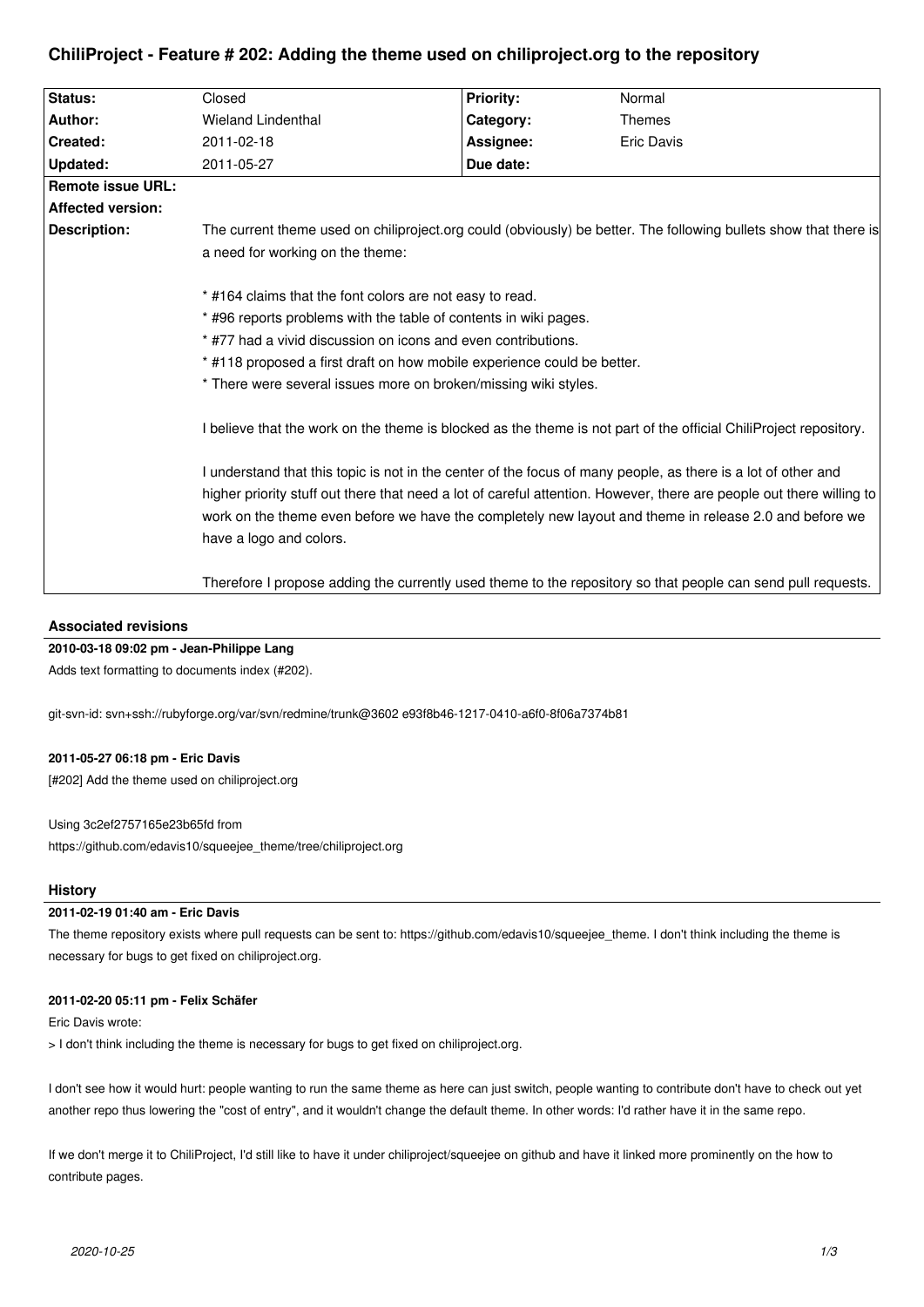#### **2011-02-21 08:45 am - Wieland Lindenthal**

I agree with Felix.

# I believe the theme should develop over time and therefore be under control of the ChiliProject organization on github.

# I think we should have the goal to make installation as easy as possible. Adding the theme as a git submodule is not what I consider being easy.

We should even consider calling it differently. "chiliproject.org" could be the name until it might become the standard theme for new ChiliProject installations

#### **2011-03-02 09:34 am - John Yani**

How about adding a feature so the user can use custom themes? Made a feature request #294

#### **2011-03-02 10:10 am - Holger Just**

John Yani wrote:

> How about adding a feature so the user can use custom themes?

User (or admins in this case) can install whatever theme they like. See [[Themes]] for more information.

#### **2011-03-02 09:45 pm - Mischa The Evil**

I can do some coding on the theme too... ;-)

Heyas...

#### **2011-03-12 10:24 am - Kirill Kalachev**

Eric Davis wrote:

> The theme repository exists where pull requests can be sent to: https://github.com/edavis10/squeejee\_theme. I don't think including the theme is necessary for bugs to get fixed on chiliproject.org.

I tried to add the above theme you specified to my ChiliProject installation. But this is totally different from what I see at chiliproject.org. ChiliProject has pleasant white colors, while squeejee theme has dark backgrounds.

The chiliproject.org theme should defenitely become the default theme of ChiliProject. This will also give the difference between redmine and ChiliProject look and feel.

#### **2011-03-12 10:56 am - Holger Just**

Kirill Kalachev wrote:

> I tried to add the above theme you specified to my ChiliProject installation. But this is totally different from what I see at chiliproject.org.

> ChiliProject has pleasant white colors, while squeejee theme has dark backgrounds.

You need to use the "@chiliproject.org@ branch":https://github.com/edavis10/squeejee\_theme/tree/chiliproject.org. It modifies the original theme for chiliproject.

This theme however is just used as an intermediary, until we have our new default theme ready See #263 for that.

#### **2011-03-12 11:09 am - Kirill Kalachev**

Holger Just wrote:

> You need to use the "@chiliproject.org@ branch":https://github.com/edavis10/squeejee\_theme/tree/chiliproject.org. It modifies the original theme for chiliproject.

>

> This theme however is just used as an intermediary, until we have our new default theme ready See #263 for that.

Didn't notice the chiliproject.org branch. Thanks a lot for information.